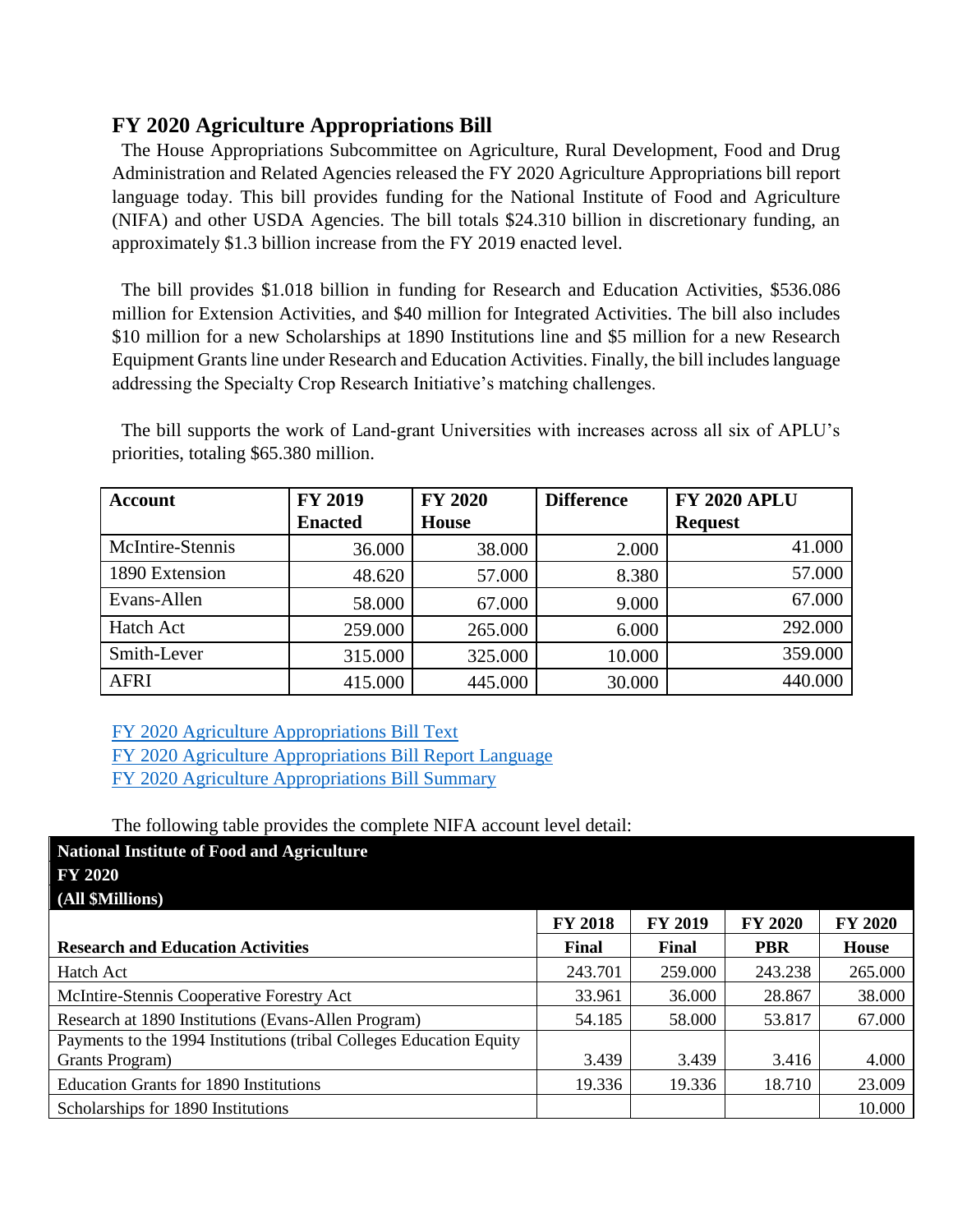| <b>Competitive Facility Modernization Grants</b>                                       |         |                | 50.000     | 0.000        |
|----------------------------------------------------------------------------------------|---------|----------------|------------|--------------|
| <b>Education Grants for Hispanic-Serving Institutions</b>                              | 9.219   | 9.219          | 9.156      | 20.000       |
| Education Grants for Alaska Native and Native Hawaiian-Serving                         |         |                |            |              |
| Institutions                                                                           | 3.194   | 3.194          | 0.000      | 4.000        |
| <b>Research Grants for 1994 Institutions</b>                                           | 3.801   | 3.801          | 1.789      | 3.801        |
| Capacity Building Grants for Non-Land-Grant Colleges of<br>Agriculture                 | 5.000   | 5.000          | 0.000      | 5.000        |
| <b>Grants for Insular Areas</b>                                                        | 2.000   | 2.000          | 0.000      | 2.700        |
| Competitive Program for Native Alaskans, Native Hawaiians, and                         |         |                |            |              |
| <b>Insular Area Institutions</b>                                                       |         |                | 5.000      | 0.000        |
| <b>Agriculture and Food Research Initiative</b>                                        | 400.000 | 415.000        | 500.000    | 445.000      |
| Veterinary Medicine Loan Repayment                                                     | 8.000   | 8.000          | 4.991      | 9.000        |
| Veterinary Services Grant Program                                                      | 2.500   | 3.000          | 0.000      | 3.000        |
| Continuing Animal Health and Disease Research Program                                  | 4.000   | 4.000          | 0.000      | 4.000        |
| Supplemental and Alternative Crops                                                     | 0.825   | 1.000          | 0.000      | 1.000        |
| Multicultural Scholars, Graduate Fellowship and Institution<br><b>Challenge Grants</b> | 9.000   | 9.000          | 0.000      | 9.000        |
| Secondary and 2-year Post-Secondary Education                                          | 0.900   | 0.900          | 0.000      | 0.900        |
| <b>Aquaculture Centers</b>                                                             | 5.000   | 5.000          | 0.000      | 5.000        |
| Sustainable Agriculture Research and Education                                         | 35.000  | 37.000         | 19.009     | 45.000       |
| Farm Business Management                                                               | 2.000   | 2.000          | 0.000      | 2.250        |
| Sun Grant Program                                                                      | 3.000   | 3.000          | 0.000      | 3.000        |
| <b>Research Equipment Grants</b>                                                       |         |                |            | 5.000        |
| Alfalfa and Forage Research Program                                                    | 2.250   | 3.000          | 0.000      | 5.000        |
| Minor Crop Pest Management (IR-4)                                                      | 11.913  | 11.913         | 0.000      | 12.000       |
| <b>Special Research Grants</b>                                                         |         |                |            |              |
| Global Change/UV Monitoring                                                            | 1.405   | 1.405          | 0.000      | 1.405        |
| Potato Research                                                                        | 2.500   | 2.750          | 0.000      | 3.250        |
| <b>Aquaculture Research</b>                                                            | 1.350   | 2.000          | 0.000      | 2.000        |
| Necessary Expenses of Research & Education Activities                                  |         |                |            |              |
| <b>Grants Management Systems</b>                                                       | 7.830   | 7.830          | 7.424      | 7.830        |
| GSA Rent and DHS Security Expenses                                                     | 0.000   |                | 0.000      |              |
| Federal Administration - Other Necessary Expenses                                      | 11.862  | 11.862         | 0.000      | 11.862       |
| <b>Alteration/Repair Expenses</b>                                                      |         |                |            |              |
| Single Account - General Administration                                                |         |                |            |              |
| <b>Subtotal</b>                                                                        | 887.171 | 927.649        | 974.715    | 1018.007     |
|                                                                                        |         |                |            |              |
|                                                                                        |         |                |            |              |
|                                                                                        | FY 2018 | <b>FY 2019</b> | FY 2020    | FY 2020      |
| <b>Extension Activities</b>                                                            | Final   | Final          | <b>PBR</b> | <b>House</b> |
| Smith-Lever Act, Sections 3(b) and (c) programs and Cooperative                        |         |                |            |              |
| Extension                                                                              | 300.000 | 315.000        | 299.430    | 325.000      |
| Extension Services at 1890 Institutions                                                | 45.620  | 48.620         | 47.310     | 57.000       |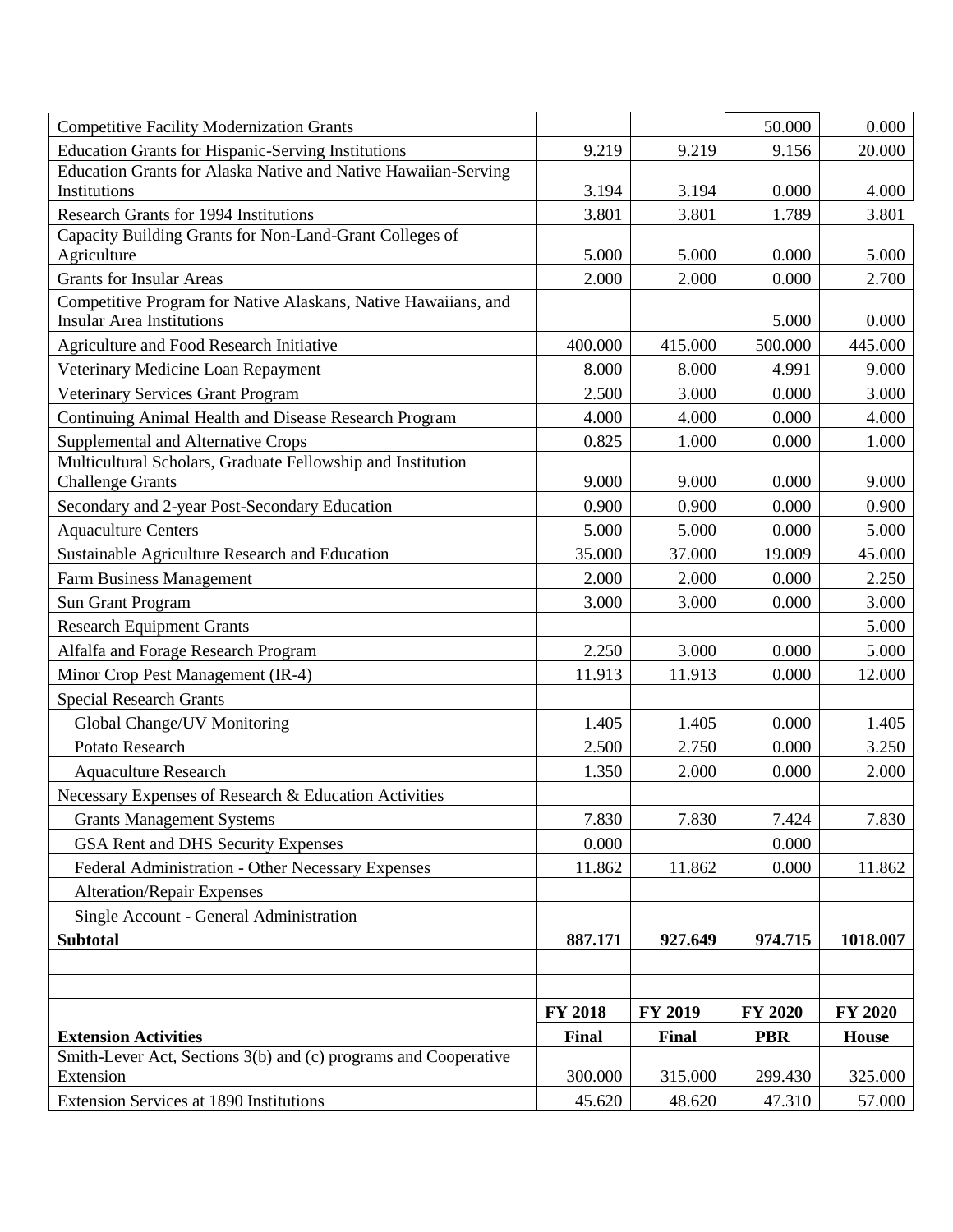| Extension Services at 1994 Institutions                    | 6.446          | 6.446    | 4.416          | 8.000          |
|------------------------------------------------------------|----------------|----------|----------------|----------------|
| Facility Improvements at 1890 Institutions                 | 19.730         | 19.730   | 0.000          | 23.529         |
| <b>Renewable Resources Extension Act</b>                   | 4.060          | 4.060    | 0.000          | 4.060          |
| Rural Health and Safety Education Programs                 | 3.000          | 3.000    | 2.000          | 3.500          |
| Food Animal Residue Avoidance Database Program             | 2.500          | 2.500    | 0.000          | 2.500          |
| Women and Minorities in STEM Fields                        | 0.400          | 0.400    | 0.000          | 0.400          |
| Food Safety Outreach Program                               | 7.000          | 8.000    | 4.000          | 10.000         |
| Food & Ag Service Learning                                 | 1.000          | 1.000    | 0.000          | 2.000          |
| <b>Farmer Stress Assistance Network</b>                    |                | 2.000    | 0.000          | 5.000          |
| Smith-Lever Act, Section 3(d) programs:                    |                |          |                |                |
| Food and Nutrition Education (EFNEP)                       | 67.934         | 69.000   | 55.100         | 69.000         |
| Farm Safety and Youth Farm Safety Education Programs       | 4.610          | 4.610    | 0.000          | 4.610          |
| New Technologies for Agriculture Extension                 | 1.550          | 1.550    | 0.000          | 1.550          |
| Children, Youth, and Families at Risk                      | 8.395          | 8.395    | 0.000          | 8.395          |
| Federally Recognized Tribes Extension Program              | 3.039          | 3.039    | 3.018          | 3.200          |
| Necessary Expenses of Extension Activities                 |                |          |                |                |
| Agriculture in the K-12 Classroom                          | 0.552          | 0.552    | 0.000          | 0.552          |
| Federal Administration - Other Necessary Expenses for Ext. |                |          |                |                |
| Activities                                                 | 7.790          | 7.790    | 0.000          | 7.790          |
| Federal Administration - Eliminated New Hires              |                |          |                |                |
| Federal Administration - Pay Costs                         |                |          |                |                |
| <b>Subtotal</b>                                            | 483.626        | 505.692  | 415.274        | 536.086        |
|                                                            |                |          |                |                |
|                                                            |                |          |                |                |
|                                                            | <b>FY 2018</b> | FY 2019  | <b>FY 2020</b> | <b>FY 2020</b> |
| <b>Integrated Activities</b>                               | Final          | Final    | <b>PBR</b>     | <b>House</b>   |
| <b>Methyl Bromide Transition Program</b>                   | 2.000          | 2.000    | 0.000          | 2.000          |
| <b>Organic Transition Program</b>                          | 5.000          | 6.000    | 0.000          | 8.000          |
| <b>Regional Rural Development Centers</b>                  | 2.000          | 2.000    | 1.697          | 2.000          |
| Food and Agriculture Defense Initiative                    | 8.000          | 8.000    | 0.000          | 8.000          |
| Crop Protection / Pest Management Program                  | 20.000         | 20.000   | 0.000          | 20.000         |
| <b>Subtotal</b>                                            | 37.000         | 38.000   | 1.697          | 40.000         |
|                                                            |                |          |                |                |
|                                                            |                |          |                |                |
|                                                            | <b>FY 2018</b> | FY 2019  | FY 2020        | FY 2020        |
|                                                            | Final          | Final    | <b>PBR</b>     | <b>House</b>   |
| <b>Total NIFA</b>                                          | 1407.80        | 1471.341 | 1391.686       | 1594.093       |

## **Next Steps**

The full House Appropriations Committee is expected to consider the bill on Tuesday, June 4.

The Senate Agriculture Appropriations Subcommittee is currently scheduled to meet on June 11